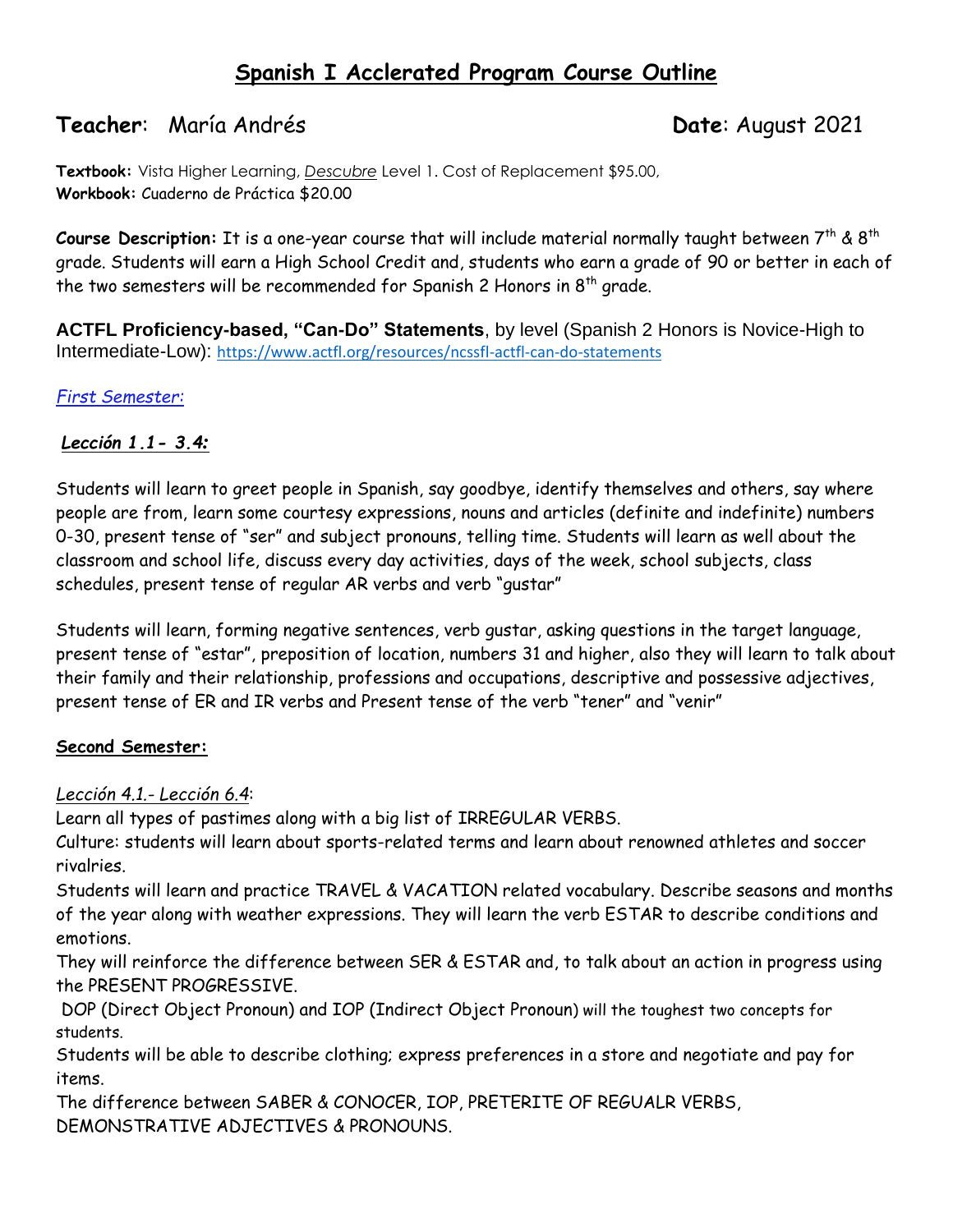#### **Grade Scheme:**

Fulton County

- A 90 and above
- B 80-89
- $\bullet$  C 70-79
- F Below 70
- W Withdrew
- NG No grade (enrolled fewer than 20 days of grading period)
- INC Incomplete (principal approval – absent for extended period)

Academic Grading Scale: Student evaluations are weighted as follows:

| Major Assessments: | 50% |
|--------------------|-----|
| Minor Assessments: | 35% |
| Practice:          | 15% |

**Major Assessments:** An assignment or assessment that is cumulative in nature, measuring multiple standards/skills, and/or when there is a significant amount of dedicated instructional time devoted to the content being assessed.

**Minor:** An assignment or assessment that measures an individual standard or subset of standards/skills within a unit and/or when there is a small amount of dedicated instructional time devoted to the content being assessed. **Practice:** Daily assignments, observations, and/or engagement activities given in class or for homework given to students to build and/or remediate skills.

#### **Recovery on Assignments/Assessments K-12:**

Board Policy states: All students will have one (1) opportunity every nine weeks to redo/retake one (1) major assignment/assessment.

- Eligibility for redo/retake is for students who receive a **79** or below on a specific major assignment/assessment.
- Students are eligible to earn a replacement grade on a redo/retake no higher than **79**.
- Student redo/retakes must be completed before the next major assignment/assessment is given or five (5) school days before the end of the marking period if there is not another major assignment/assessment given. (Exceptions can be made for students who have excused absences during this five-day window)

#### **Special Education:**

• Within this course, accommodations and modifications will be implemented based on students' current Individualized Education Plan (IEP). For specific goals and objectives and instructional levels, refer to your child's IEP.

### *Homework Expectations:*

The student is expected to complete homework assignments. In addition to written homework, the student is expected to review each day's lesson, study vocabulary, and practice vocabulary and phrases out loud by himself or with someone at home if possible.

### *World Languages Prioritized Standards:*

*Interpersonal Mode of Communication* MLI. PS1.IP1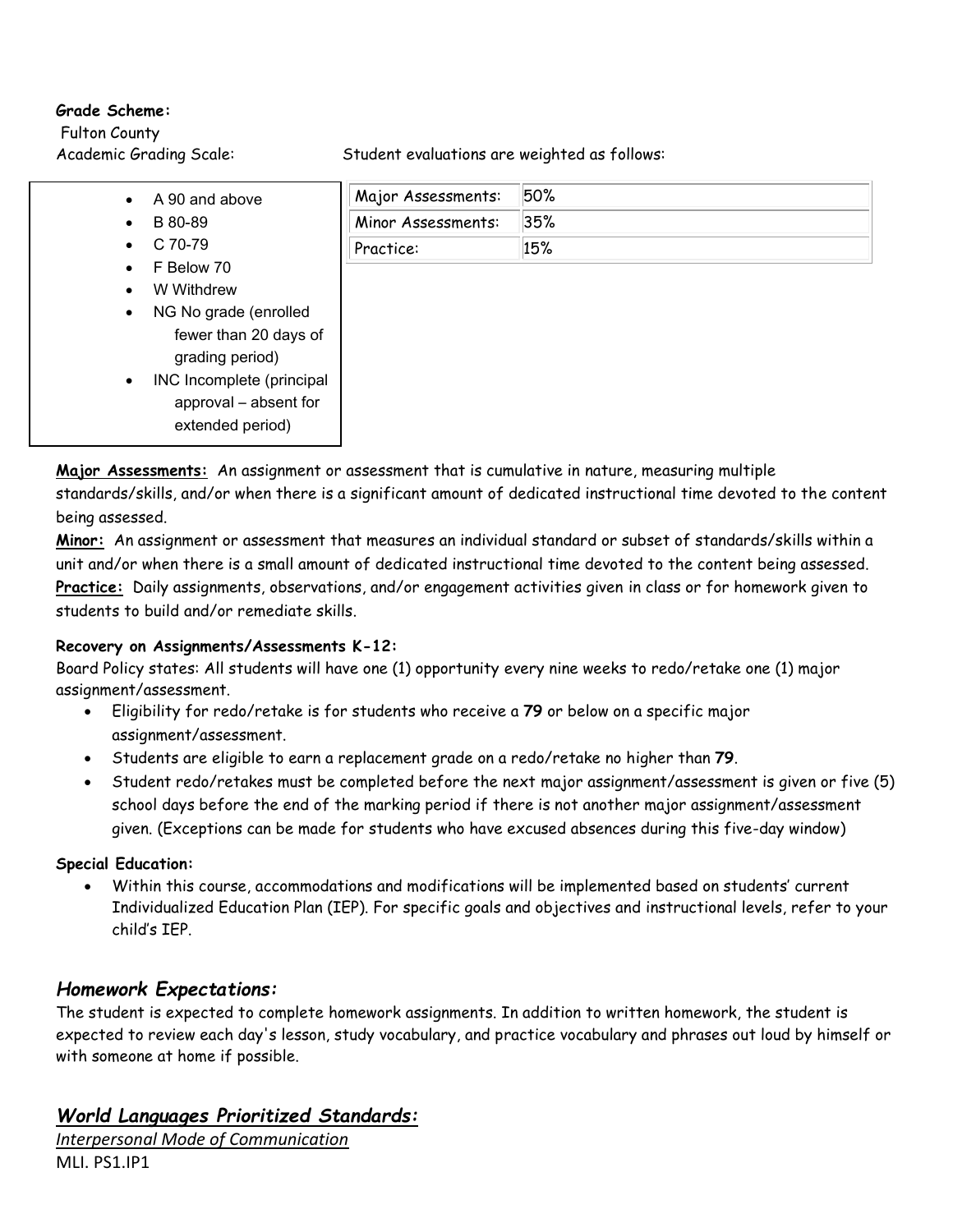Students are able to express, in spoken and written language - basic greetings, farewells, courtesies, likes, dislikes, emotions and agreements/disagreements.

*Interpersonal Mode of Communication*

ML1.PS2. IP2

Students are able to use formal and informal forms of address as well as initiate and participate in brief oral and written exchange.

*Interpretive Mode of Communication (INT)*

ML1.PS3.INT1

Students are able to identify some main ideas and details when reading and listening as well as show comprehension of simple instructions.

*Presentational Mode of Communication (P)*

MLI.PS4.P1

Students will be able to give basic information about self and others.

*Cultural Perspectives, Practices, and Products (CU)*

MLI.PS5.CU1

Students are able to describe customs and traditions of the cultures such as greetings, celebrations and courtesies.

*Connections, Comparisons, and Communities (CCC)*

ML1.PS6.CCC1

Students are able to identify geographical locations such as countries, cities and features.

*Connections, Comparisons, and Communities (CCC)*

ML1.PS7.CCC2

Students compare and identify patterns and behavior of target culture as well as their own.

*Connections, Comparisons, and Communities (CCC)*

ML1.PS9.CCC3

Students compare basic elements of their target language to their own, recognizing differences in sound, writing, cognates and intonation.

### *For Modern Languages, these standards consist of "The 5 Cs":*

*Communication* – students will engage in conversations, understand and interpret spoken and written language, and present information on a variety of topics.

*Culture* – Students will learn about target culture products, practices and perspectives.

*Connections* – Students will connect aspects of their target language learning with information acquired in other subject areas such as math, science, social studies, English and the arts.

*Comparisons* – Students will demonstrate an understanding of the nature of language and culture, making comparisons between those of the target language and their own.

*Communities* – Students will find and engage in the target language outside of the school environment and show evidence of building a life-long skill for their own personal enjoyment and enrichment.

## *Teacher/Parent Communication:*

The role of teacher/parent communication is an important one for the success of the student. Conferences about student and his progress are available upon request. Best way to reach Sra. Andrés is email: [andres@fulton.k12.ga.us](mailto:andres@fulton.k12.ga.us)

### *Absence Make-up Procedure:*

FCBOE Policy JBD-Upon returning to school following an absence, it is the student's responsibility to contact the teachers to request make-up work. Make-up work must be completed by the students within the time specified by the teacher. At TRMS, the student will be given the same amount of time to make up the work as the student was absent unless other arrangements are mutually agreed upon. The student will receive the actual grade on the makeup work if the absence was "excused".